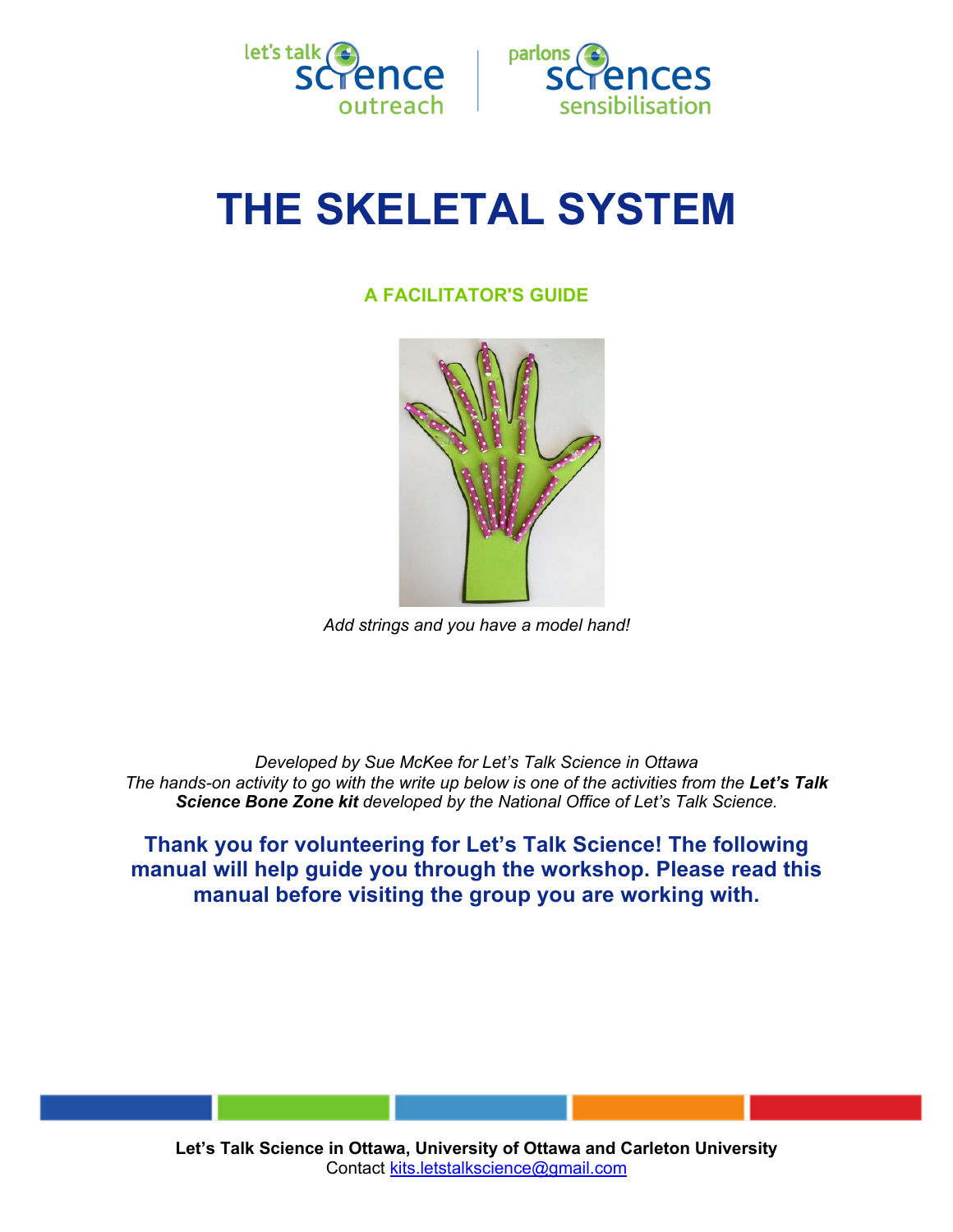# **Important Notes**

## **Introduction & Guidelines**

- This manual is meant as a guide to help you prepare for your activity. The introduction includes questions that get at the curriculum link/science concept the workshop covers. You are not expected to memorize this manual. It is a guide and we want you to bring your own experiences and your style of teaching into it.
- As a general guideline, do not speak longer than the age of the students at one time.
- Most workshops fit well in a 1-hour time period but some like bridge building or some high school activities are a little longer.
- Practice your introduction and test out the activities beforehand so you can anticipate sections that may take more time or may be difficult for students.
- If you are working with a partner, work out roles and responsibilities before the visit.

#### **Safety**

As a Let's Talk Science volunteer, safety must be foremost in our minds during all activities. As STEM role models, volunteers must always also model safe science practices.

Always keep in mind the following precautions:

- Emphasize and demonstrate appropriate safety procedures throughout the presentation.
- Be professional but have fun.
- Keep workspaces clean to avoid tripping hazards.
- Allergens should have been checked before reserving the kit (e.g. allergies to latex).
- **Activity Specific Safety:** n/a

#### **WHMIS**

An overview of Canada's Workplace Hazardous Materials Information System (WHMIS) is included in these materials at the end of this manual where needed. No WHMIS sheets are included with this activity.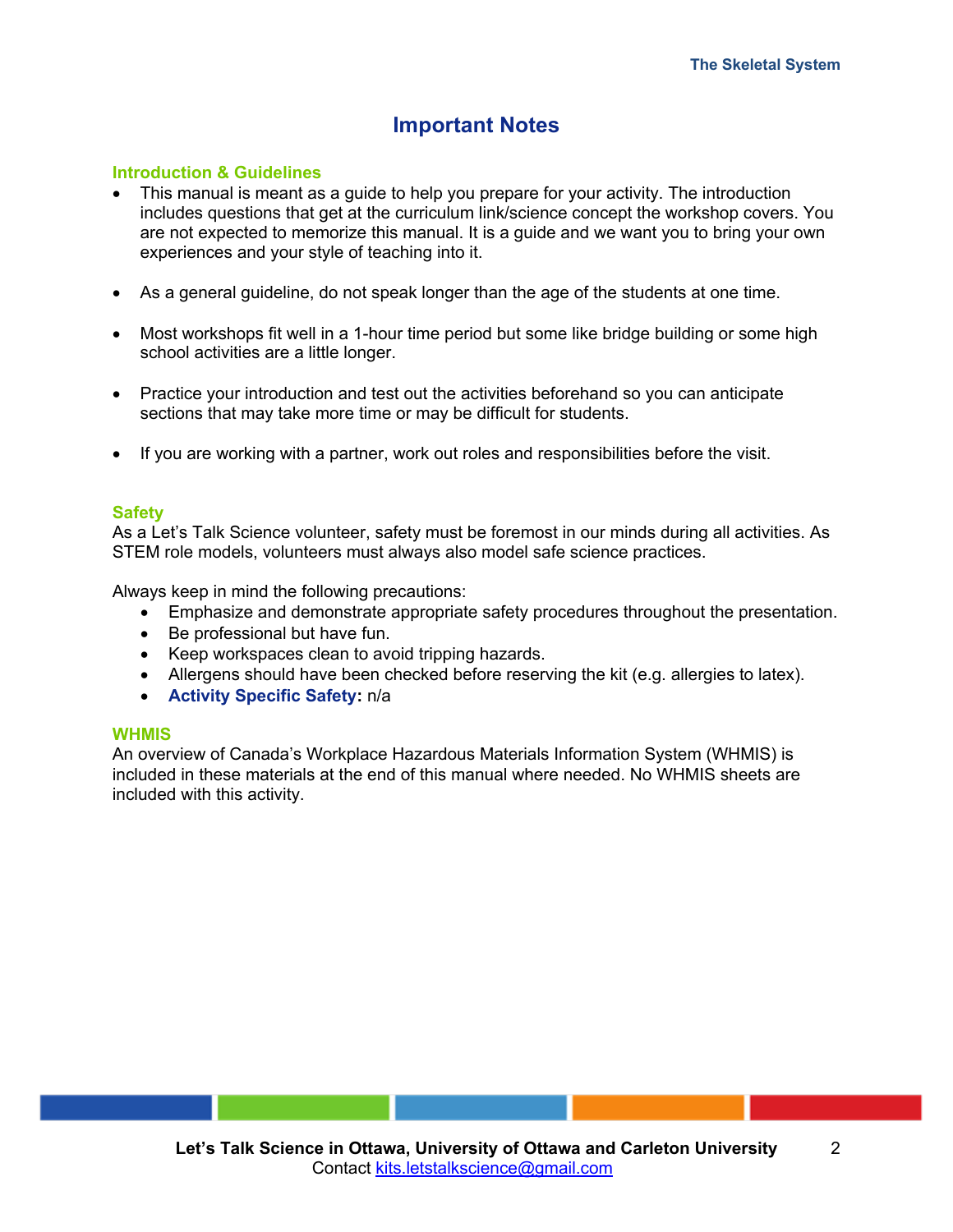# **Overview of the Workshop**

## **Grade Level and Curriculum Learning**

**Grade 5:** *Organs systems are components of a larger system (the body) and as such, work together and affect one another to meet our basic needs. The choices we make affect our organ systems and in turn, our overall health*.

#### **Materials if we are delivering materials to the school/community group**

14 1-1.5 cm paper or plastic straw (for phalanges) (each student)

5 pieces of paper pr plastic straws 1/3 of a straw long (for metacarpals) (5 each student)

1 tape per student (unless the class has tape)

5 pieces of string of any colour 8 inches long each (per student)

sample of the model hand that is already prepared

Hand templates on cardstock (1 per student)

PowerPoint with photos

# **Materials if we NOT delivering materials to the school/community group**

14 1-1.5 cm paper or plastic straw (for phalanges) (these could also be made by rolling paper but it will be trickier to feed the string through)

5 pieces of paper straws 1/3 of a straw long (for metacarpals) (these could also be made by rolling paper but it will be trickier to feed the string through)

5 pieces of string, twine, yard about 8 inches each

Piece of paper – cardstock is good but any paper will work

PowerPoint with photos

#### **Timing of the Workshop**

|                     | <b>Approx. Time</b> | <b>Description</b>                                   |
|---------------------|---------------------|------------------------------------------------------|
|                     | (min)               |                                                      |
| <b>Introduction</b> | 5-7 minutes         | Introduce yourself, find out what they already know, |
|                     |                     | add in bits to fit with the curriculum learning      |
| <b>Activity 1</b>   | 45-50               | Building a Model Skeletal Hand                       |
| Wrap up             | 5 minutes           | Discussion on their findings                         |

# **Activity**

*Note: The questions you might ask are in bolded blue font. Some things you might say are in blue font and the possible answers are in square brackets in black font. Actions are in purple font.*

*Keep your introduction short. If you don't get through everything, it is okay. Pick the parts that are most relevant to the activity. You can bring in more of the learning in the wrap up (or maybe even as they are taping) if there is time. This activity will take a little longer then when we have volunteers in the classroom helping so keep the intro to 5 minutes if you can. The purpose of the skeletal system and how it links to the other systems are important curriculum learning so include those but things like the hinges and some other points could be reduced or removed if it is taking too long and the*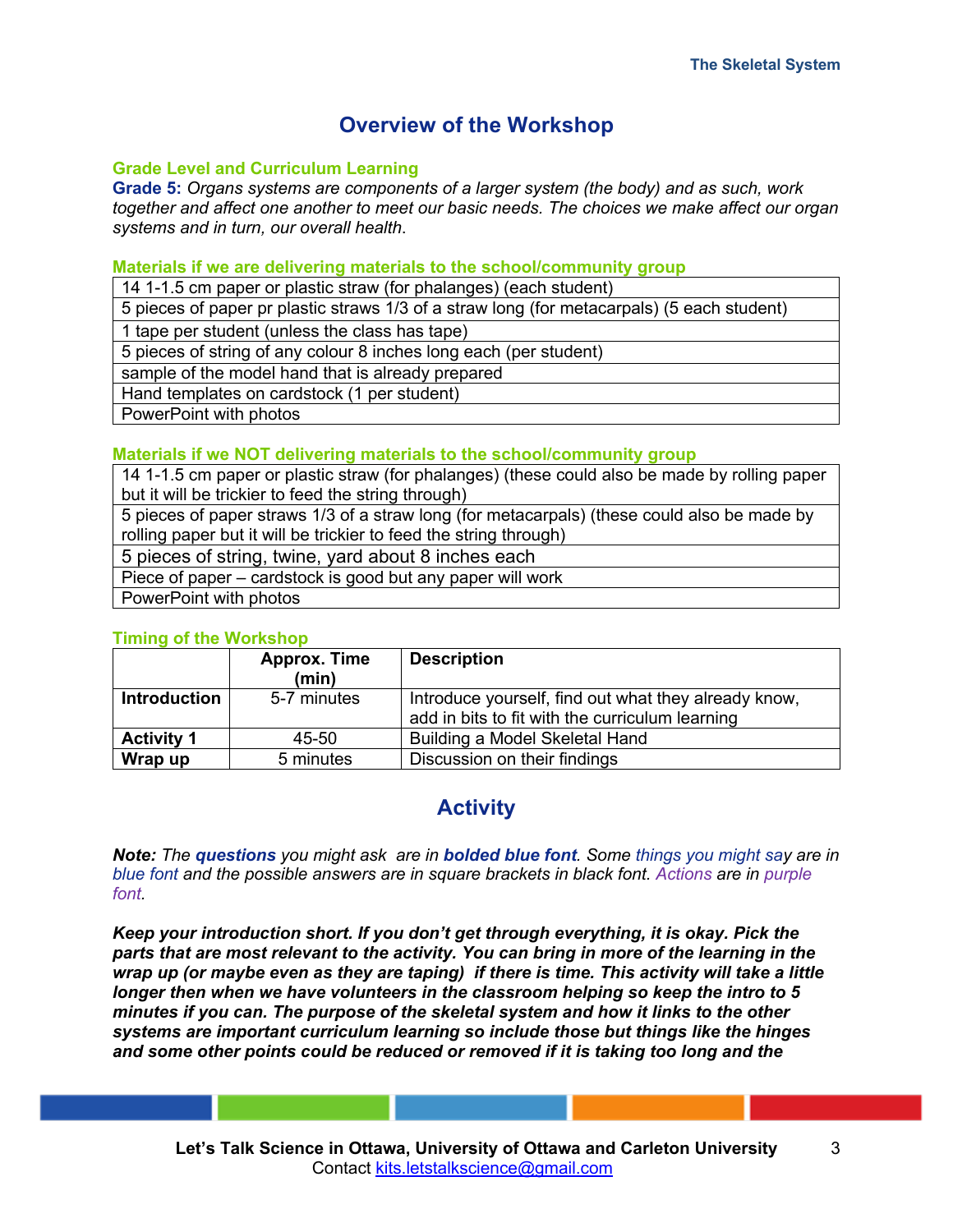### *students are restless. Practice your introduction to see how long it takes and then revise if needed.*

#### **Introduction**

Hi everyone! We are Let's Talk Science volunteers. We come to schools and do hands-on activities. I study [simple terms] \_\_\_\_\_\_\_\_ at the University of Ottawa/Carleton University. I decided to study because [when I was your age I loved... I think it's important to... I'm curious about…].

We're/I'm here today to talk about our skeletal system and make a model hand. Ask the teacher if she/he can pick students to answer questions as you ask them. Also, you might not be able to hear the answers so the teacher might have to repeat the answers. If you cannot see the students because the camera doesn't extend to where they can see you on a screen, you'll have to rely on the teacher to know if the students are ready for the next step.

## **What is the skeletal system is made up of?** [bones]

Use slide 1 as you would like throughout the introduction.

**Does anyone know what our bones are made up of?** [30% is living tissue, 45% is mineral deposits – mostly calcium (in the form of calcium phosphate); 25% of bone is water]

Our bodies cannot make calcium. It comes from our digestive system through the foods we eat. We must be sure to eat enough calcium each day to have healthy bones. Calcium also is absorbed (taken up like a sponge) better when we have Vitamin D in our bodies.

**Does anyone know what foods are high in calcium?** [milk, cheese, ice cream, spinach, salmon, tofu, yoghurt, etc.]

**What do our bones do for our bodies?** [various answers but run through some or all of what is below quickly)

- 1) **support and balance** without bones we'd just be a pile of mush; our spine with the 26 vertebra helps give our body balance. Many animals have a straight spine because they can use their 4 legs to balance.
- 2) **protect our organs – what bones protect our organs and what organs do they protect?** [let the students answer: ribs protect heart (circulatory system) and lungs (respiratory system), skull protects your brain (nervous system) and backbone or spine protects the spinal cord (nervous system) and liver (partly our digestive system)
- 3) **movement**  bones provide structures for muscles to attach through tendons so we can move
- 4) **calcium storage** bones are living and have their own blood vessels and nerves and they have a function – one of these is to store calcium - calcium is needed by our muscular system, nervous system, circulatory system and skeletal system.

**What else in our body helps our body to move and are found where two bones come together?** [joints]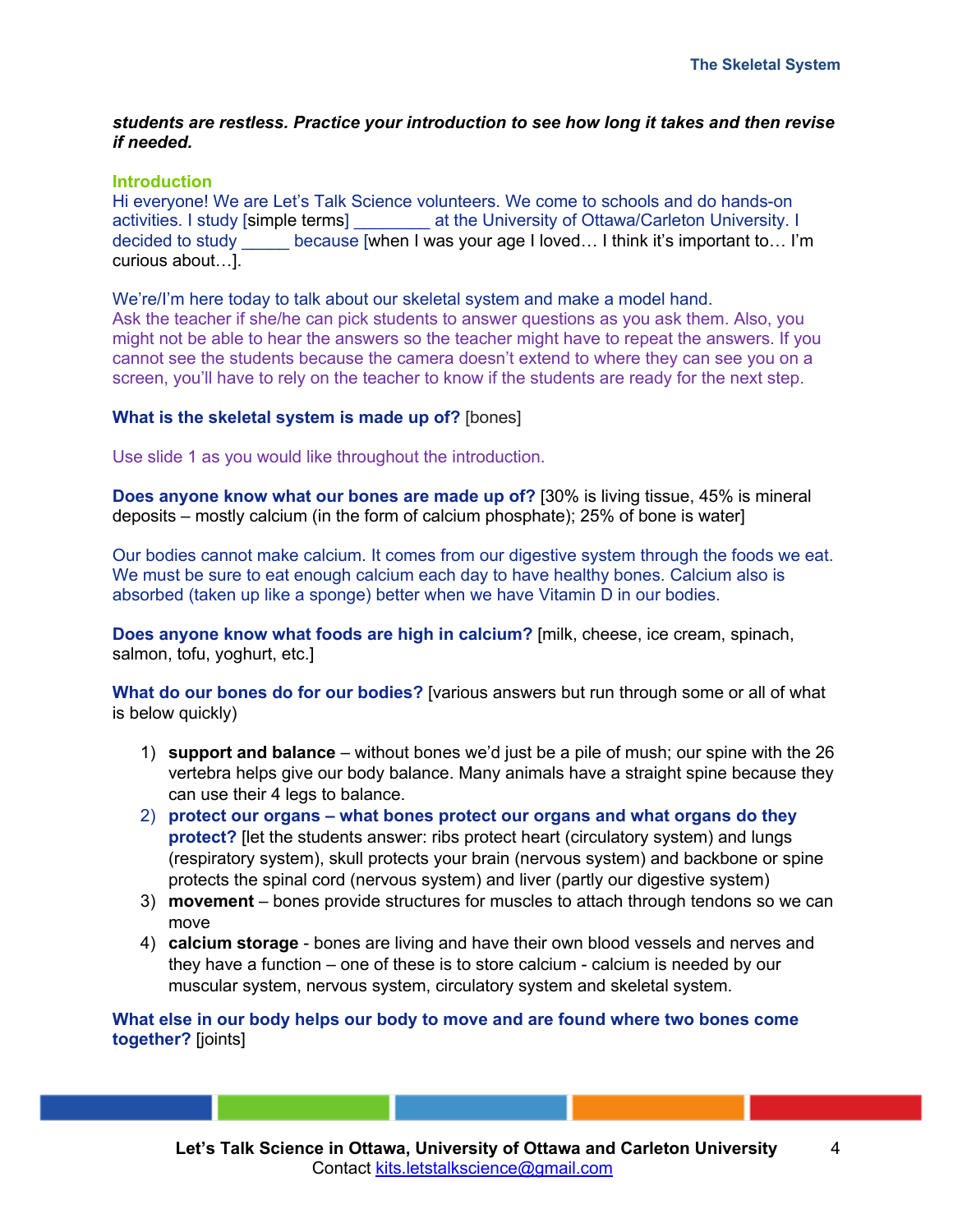Action: Have everyone move their body (while sitting) to see if they can identify different types of joints. Use the notes below to help guide the discussion but keep it short – just go through a couple like the hinge and ball and socket.

## **Guiding Notes:**

*Types of Joints*

- *Hinge: allows back and forth movement to a certain spot like our knee, elbow, ankle – just like the hinge on a door*
- *Ball and Socket Joint: shoulder and hip (ball and a cup like). Shoulder joint is the most flexible in our bodies*
- *Gliding Joints: – two flat bones to slide over one another – bones in our wrists and feet*
- *Condyloid Joint: – head to nod 'yes' and fingers to bend*
- *Pivot Joint: allows us to move our head from side to side in a 'no' fashion*
- *Saddle Joint: allows the thumb to touch every finger*
- *Sutures Joint: in our skull – no movement*

*Some people say they are double jointed because their joints move further than most. This is because the ligaments that run over their joints can stretch further than most people's.*

Today, we are going to build a model of our hand, bones, ligaments, and tendons.

**How many bones do we have in our body?** [206 as adults, more than 300 as babies but some of them fuse together e.g. the soft spot in our skull that we have when we are born]

Of the 206 bones in your body, about half of them are in your hands and feet.

There are 26 bones in your feet (including your ankles) and 27 in your hands including your wrists. **How many bones do we have in one hand not including our wrists?** – count them using your own hand!  $[19 - 3]$  in each finger, 2 in the thumb, and 5 in the 'palm' of your hand].

**What joins our bones together (aka, bones to other bones)?** [ligaments – fibrous bands (like strong elastics) or sheets that hold our bones together]

**What joins bone to muscle?** [tendons – tough band of fibrous connective tissue]

**Where are the muscles that help our fingers move?** [forearms]

Have the students put one hand on their forearm and move their fingers so they can feel the muscles move as their fingers move.

**Does anyone know what the bones in our fingers are called?** [phalanges – pronounced "falanjeez" with a soft 'a' sound and long e sound]

Slide 2

**What are the bones in our hands (where the palm of our hand is) called?** [metacarpals and the ones in our wrist which aren't in our model are called carpals]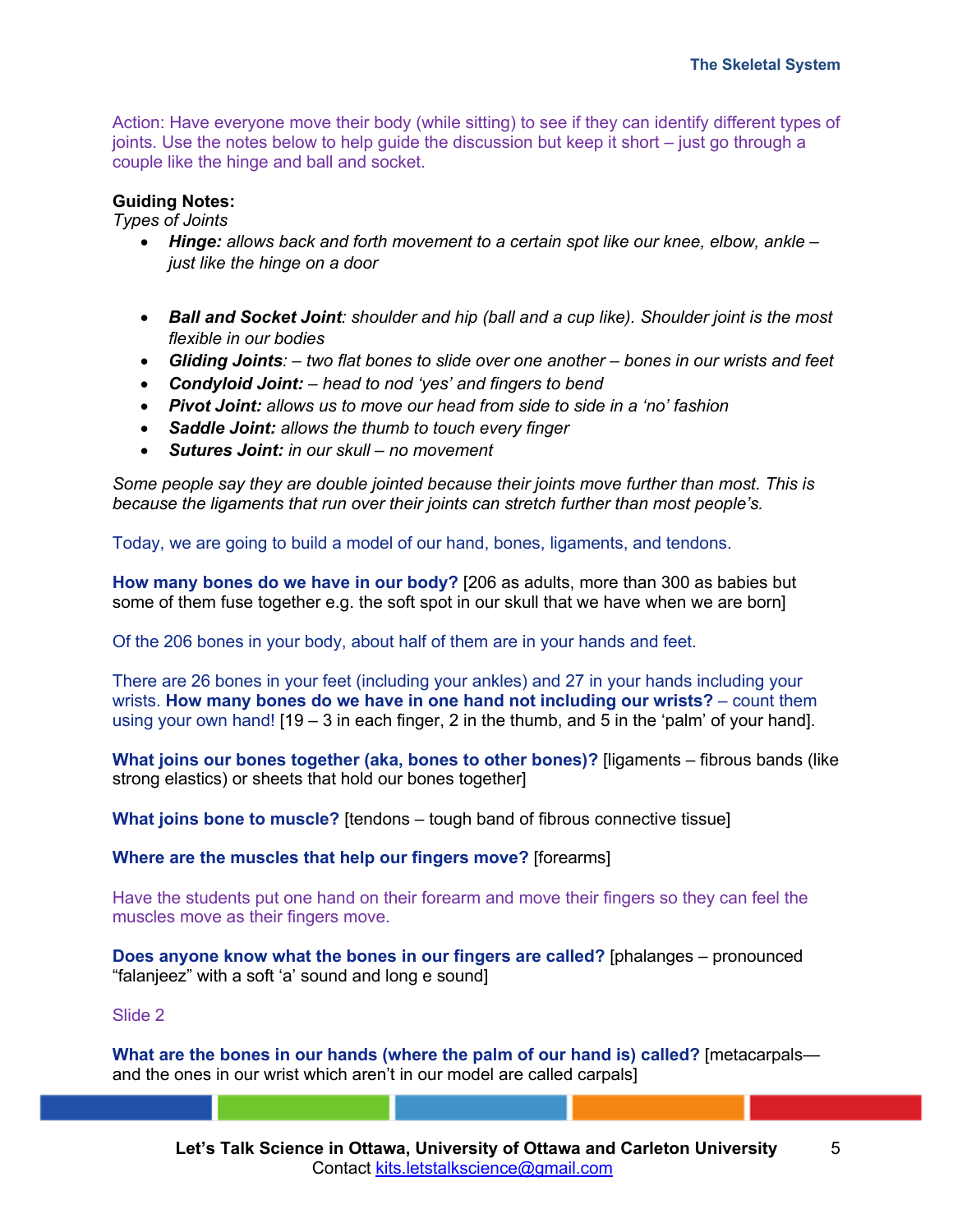For our model, we'll use short straws to represent phalanges and the longer straws for metacarpals. Don't call them straws anymore for the rest of the class – call them phalanges and metacarpals.

#### **What do the strings represent in our model?** [tendons and ligaments]

**Where are the tendons?** [from the metacarpals to the ends – where they would normally join to muscles]

**Where are the ligaments?** [connecting between phalanges with phalanges, as well as connecting between phalanges and metacarpals]

For the rest of the class don't call strings, strings; they are tendons and ligaments.

#### **Model Hand**

Have the teacher distribute a hand template and tape and have the students get out scissors and cut out the hand. If you are doing this with a group of students we didn't drop materials off to, have them trace their hand on a piece of paper and then cut it out. If their hands are small they could make it a little bigger than their own hand.

Have the teacher distribute metacarpals and phalanges or have a central place for students to come and pick up enough of each (if allowed). If you are doing this with a group of students we didn't drop materials off to, have them cut their straw pieces. They need 14 short pieces and 5 longer pieces.

Show the students how to tape each phalange and metacarpal being careful to keep the phalanges in the finger areas. They tape 3 phalanges to each finger and two in the thumb. The metacarpals are taped under each finger/thumb in the palm part of the paper hand.

While they are putting the bones on, have the teacher distribute the strings – 5 to each student. If you are doing this with a group of students we didn't drop materials off to, wait til they are done putting their bones on and then have them cut the string into 5 pieces if they haven't already cut their strings.

Show students how to put a knot in the string or tape it down to the end of the finger and then show them how to thread it through. This is the most difficult part of this activity. It does take some time and the teacher might have to help. If their string is fraying, they can cut a little off the end.

Give them a minute to try our their model hand.

Have them put their own hand flat on their desk and bend their middle finger inwards, leaving their wrist and fingers on the desk. Ask them to try to lift each finger, one at a time, without lifting the others off the desk. Almost all or maybe all of them won't be able to lift their ring finger without lifting other fingers off the desk.